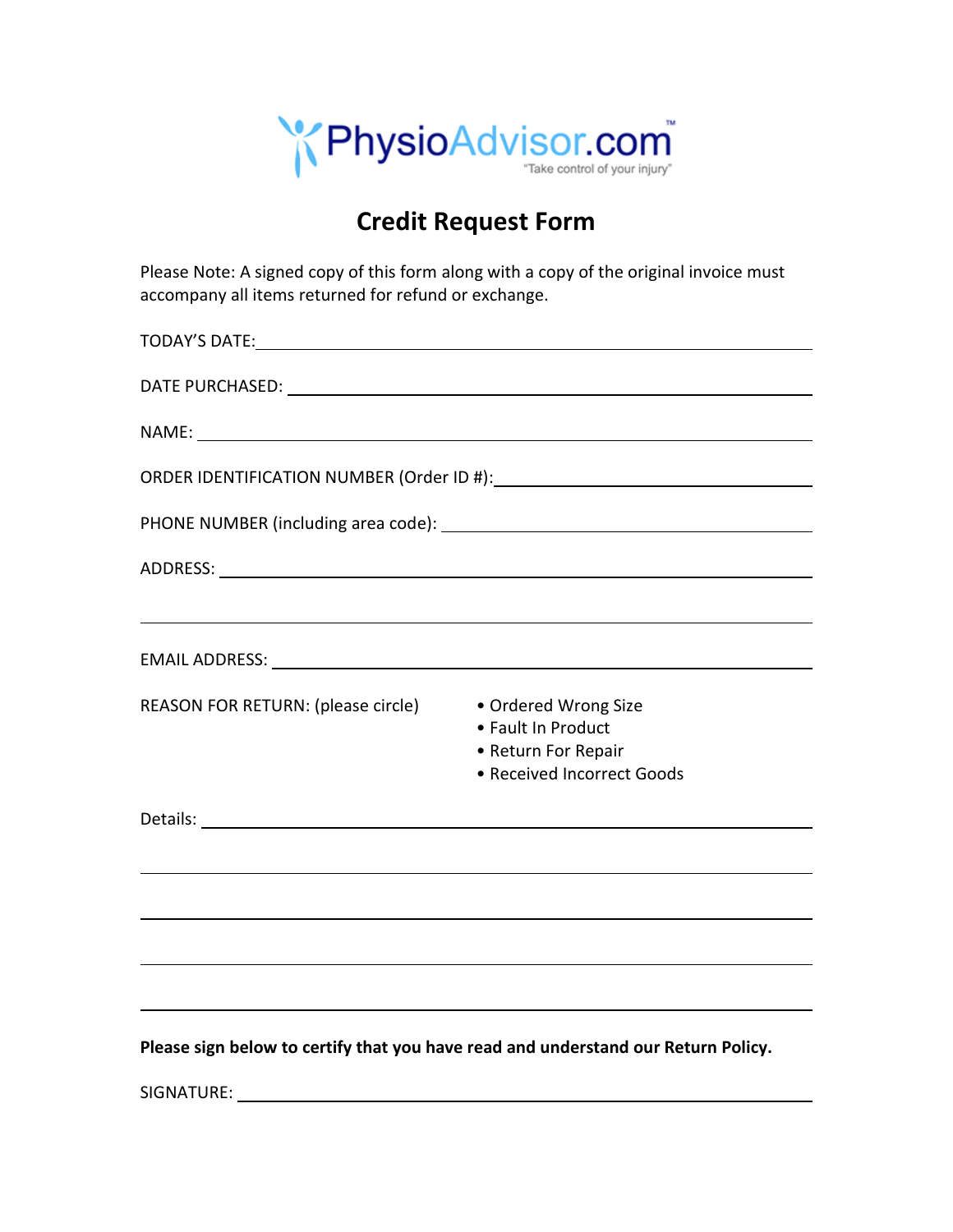# **Return Policy**

PhysioAdvisor offers you the option to return an item for a refund or a swap for size. The rules for returning an item are as follows and must be **strictly** adhered to:

- **Must not be used** only tried on for size (for example at a shoe store, you cannot buy a pair of shoes and walk in them for a day and then take them back the same rule applies for our goods! We will NOT refund for used items!). Items must not be soiled worn or damaged. Braces etc which have been tried on for size will be fine, however, wearing an item even for short periods of time may result in stains, marks, damages and occasionally smells which will render the item unfit for re-sale. Items which do not meet the above criteria may be ineligible for a refund.
- **You must also return the packaging** as well as the item itself. Pack the packaging with care. It is needed for reselling. All original packaging must be returned undamaged. When sending items back for return it is essential to ensure they are packaged so as not to damage any part of the item. Items returned with damaged packaging may incur penalties of up to 20% of the total cost of the product (before GST) not being refunded.
- **You will pay the return postage.**
- For swap for size, **you must also pay the postage for the replacement items** (ideally via a pre-paid post satchel - this will usually be a similar amount to the original shipping charge). Please include a pre-paid post satchel when returning your item. For larger items that will not fit in a pre-paid post satchel, credit card details will be required for the return postage fee. PhysioAdvisor will pay for postage only on items where our records show that the item has been picked, invoiced or despatched incorrectly. PhysioAdvisor will not refund the postage costs if our system shows the order to be picked, invoiced and despatched correctly.
- **30 day time limit -** No returns, exchanges, or faulty item credits will be accepted after 30 days from the time of issue.
- A **Credit Request Form** must be filled out in full, signed and attached to the goods being returned along with a copy of the invoice (as proof of purchase). Failure to do this will result in delays before any item can be refunded and may void the credit request.
- You are responsible for ensuring the item is delivered to our suppliers address as outlined below. **We recommend you use registered post when returning your item**. This is important to ensure your item is trackable, as regular post may occassionally lose mail. We will not be held responsible if your item does not arrive at our supplier.

Deliver directly to: Returns & Exchanges, PhysioAdvisor, Sportstek, PO Box 576, Hornsby, NSW, 1630, Australia..